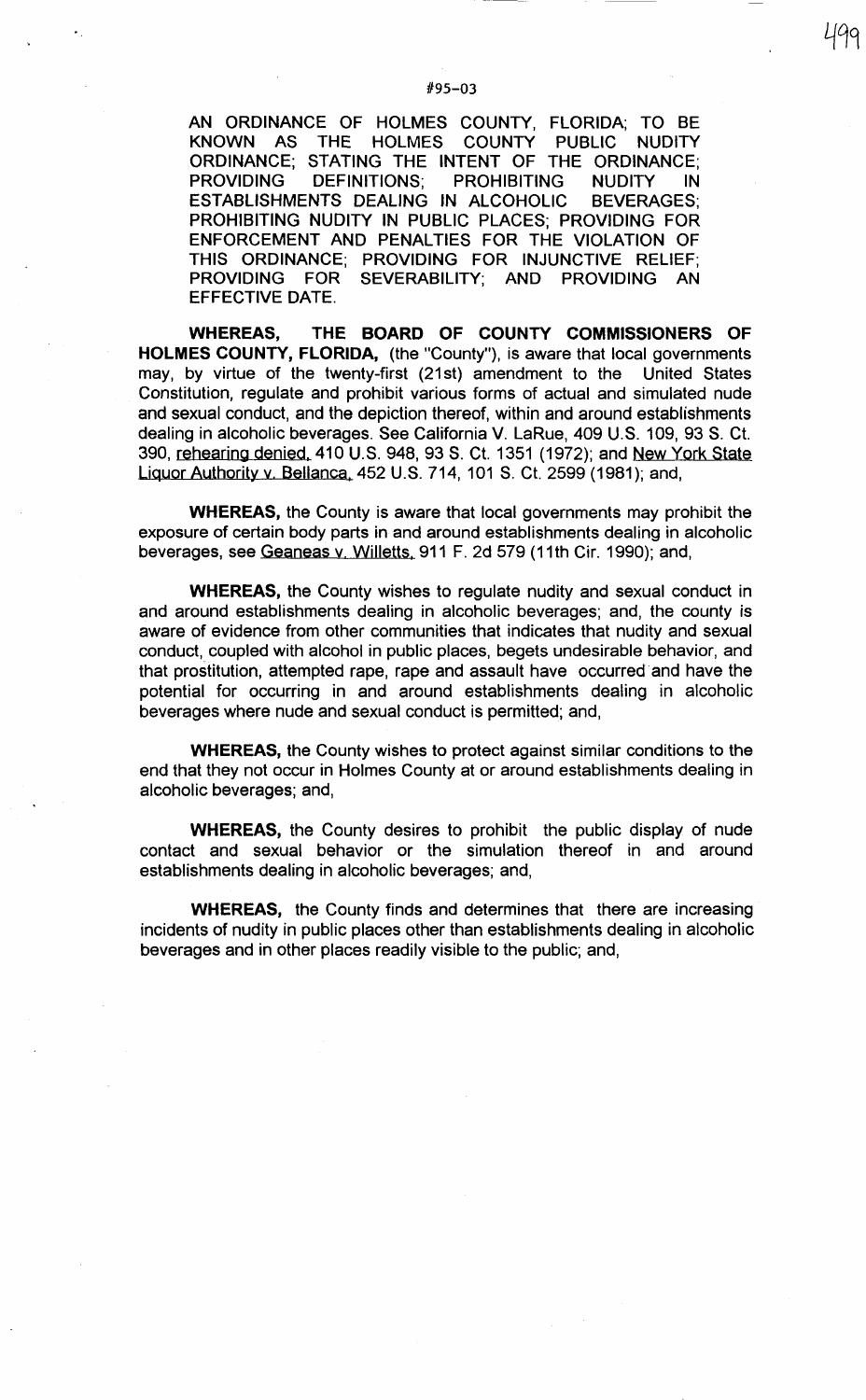**WHEREAS,** the County finds and determines that persons who choose to appear nude in public places are engaging in conduct which often serves to impose their nudity on others who did not seek it out, who are not able to reasonably avoid observing it, and who may be offended or distressed thereby; and,

**WHEREAS,** appearing nude in public places was a criminal offense at common law and was considered an act malum en se; and,

**WHEREAS,** the County desires to protect and preserve the unique character of Holmes County as a family oriented, historic attraction for families, tourists and businesses; and,

**WHEREAS,** the County finds and determines that appearing nude in public places is still contrary to the general societal disapproval that the people of Holmes County have of persons appearing nude among strangers in public places; and,

**WHEREAS,** the County finds and determines that the mere appearance of persons in the nude in public places generally increases incidents of prostitution, sexual assaults, and batteries, attracts other criminal activity to the community , and encourages degradation of women and other activities which break down family structures; and,

**WHEREAS,** the County finds and determines that without regulation, public nudity constitutes harmful conduct and occurs in a manner which is incompatible with the normal primary activity of a particular place at a particular time; and,

**WHEREAS,** the County's sole intent in enacting this ordinance is to prohibit the conduct of being nude in public places and to suppress the adverse secondary effects such nudity generates, the County nevertheless recognizes that there may be instances wherein appearing nude in a public place may be expressive conduct incidental to and a necessary part of the freedom of expression that is protected by United States or Florida constitutional provisions; and,

**WHEREAS, a** requirement that dancers don opaque covering sufficient to cover the buttocks and the breasts as such portions of the human anatomy are defined in this ordinance does not deprive the dance of whatever erotic message, if any, it may convey, but simply makes such message, if any, slightly less graphic and imposes only an incidental limitation on the message; and,

**WHEREAS,** it is the intent of the County to protect and preserve the public health, safety, welfare and morals of Holmes County by restricting , to the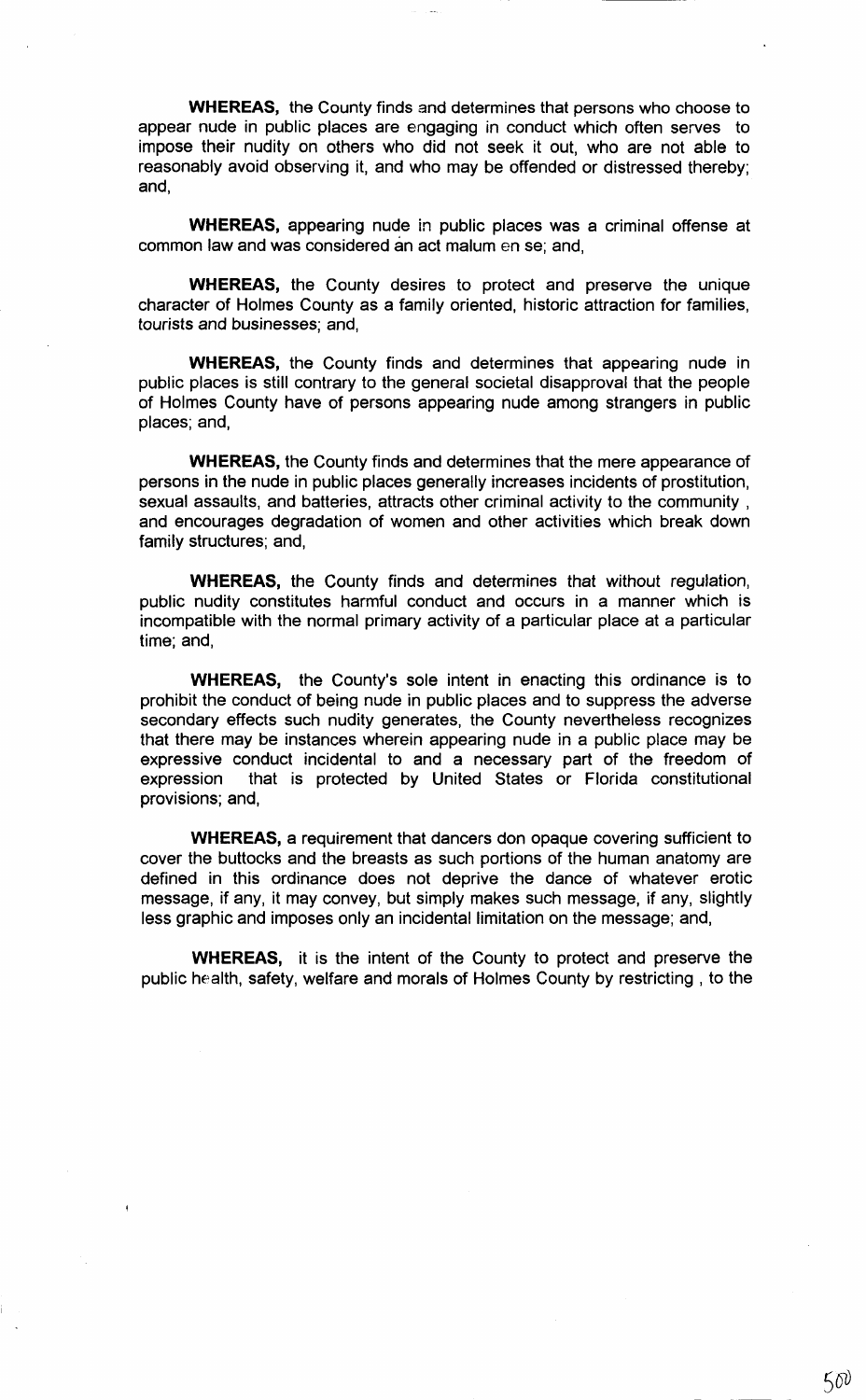full extent allowed by the United States and Florida constitutions, the act of being nude in places which are not frequented by the public and places which are not readily visible to the public; and,

 $50\sqrt{ }$ 

**WHEREAS,** Holmes County is a rural area with a population less than Twenty Thousand people; and,

**WHEREAS,** Holmes County is a county that is, and desires very much to continue to be, an area that contains and is known for traditional wholesome public recreation activities and historic facilities; and,

**WHEREAS,** the County finds and determines that the average person applying contemporary Holmes County community standards would find that the public nudity prohibited by this ordinance, if allowed, when taken as a whole (i) appeals to the prurient interests and (ii) lacks serious literary, artistic, political, and scientific value; and,

**WHEREAS,** non regulation of persons appearing nude in public places within Holmes County encourages commercial entities and other entities and persons to advertise outside of Holmes County and the State of Florida by billboard, radio, print and other media the availability of nudity in public places within Holmes County and thus encourages the influx into Holmes County of persons seeking (i) to observe and/or participate in such nudity and (ii) to participate in the disorderly, harmful and illegal conduct that is associated therewith, thereby increasing injuries and damages to the citizens of this County who will be victims of such increased disorderly, harmful, and unlawful conduct; and,

**WHEREAS,** competitive commercial advertising and/or exploitation of nudity encourages escalation of nude and lewd conduct within the competing commercial establishments exploiting such conduct and thereby increases the adverse effects upon the public order and the public health; and,

**WHEREAS,** the County finds and determines that the prohibitions contained herein are the most reasonable and minimal restrictions required so as to regulate conduct which is adverse to public order, health, morality and decency within Holmes County when such conduct takes place at locations within Holmes County when such conduct takes place at locations where the public is present or is likely to be present, or where such conduct would be readily visible to the public; and,

**WHEREAS,** the passage of this ordinance is necessary to preserve the basic character of Holmes County; and,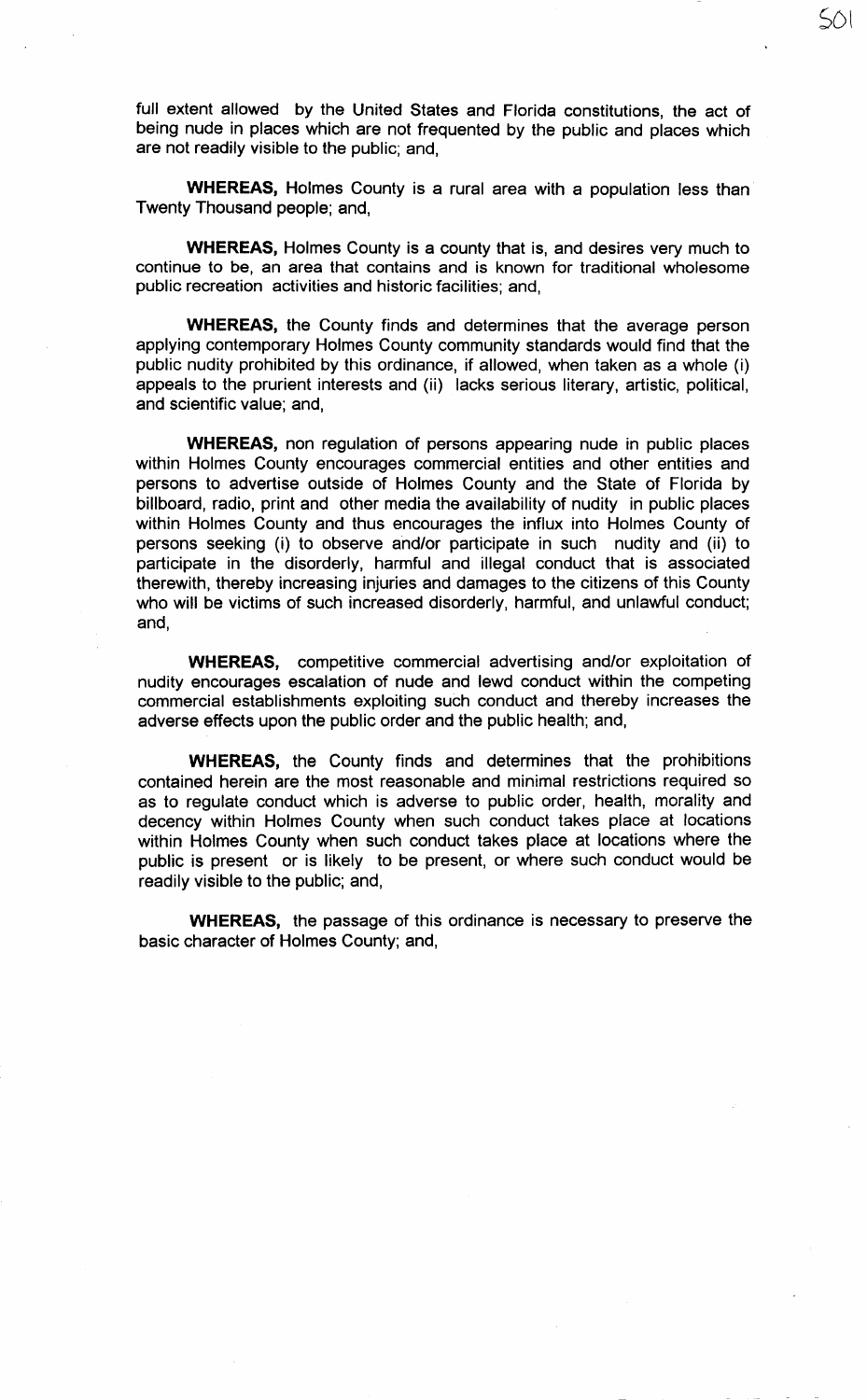**WHEREAS,** the County is aware that State may regulate the conduct of appearing nude in public places, seo Michael Barmes v. Glen Theatre, Inc. 115 L . Ed 2d 504, 111 S. Ct. 2456 ( 1991 ); and,

**WHEREAS,** the County is not hereby prohibiting nudity in truly private places or prohibiting nudity which is protected by United States or Florida constitutional provisions; and,

**WHEREAS,** the County finds and determines that the express exemption contained in Section 7 (b)(ii) of this ordinance provides adequate protection to persons who, without such express exemption, might otherwise be prevented or discouraged by the ordinance from exercising constitutionally protected rights; and,

**WHEREAS,** the County finds and determines that this ordinance is consistent with its current comprehensive plan;

## **NOW, THEREFORE, BE IT ORDAINED BY THE BOARD OF COUNTY COMMISSIONERS OF HOLMES COUNTY, THAT:**

Section 1. TITLE: This ordinance shall be known as the Holmes County Public Nudity Ordinance.

Section 2. INTENT: It is the intent of this ordinance to protect and preserve the health, safety, welfare and morals of the citizens of Holmes County by prohibiting a person from intentionally or recklessly appearing or being nude, or causing another person to appear or be nude, in public places and in other places which may reasonably be expected to be observed by the public within Holmes County, Florida, except:

a) When such person appears nude in a place provided or set apart for nudity provided (i) such person is nude for the sole purpose of performing the legal function that is customarily intended to be performed within such place provided or set apart for nudity and (ii) such person is not nude for the purpose of obtaining money or other financial gain for such person or for another person or entity, or;

b) When the conduct of being nude cannot legally be prohibited by this ordinance (i) because it constitutes a part of a bona fide live communication, demonstration or performance by such person wherein such nudity is expressive conduct incidental to and necessary for the conveyance or communication and is not a guise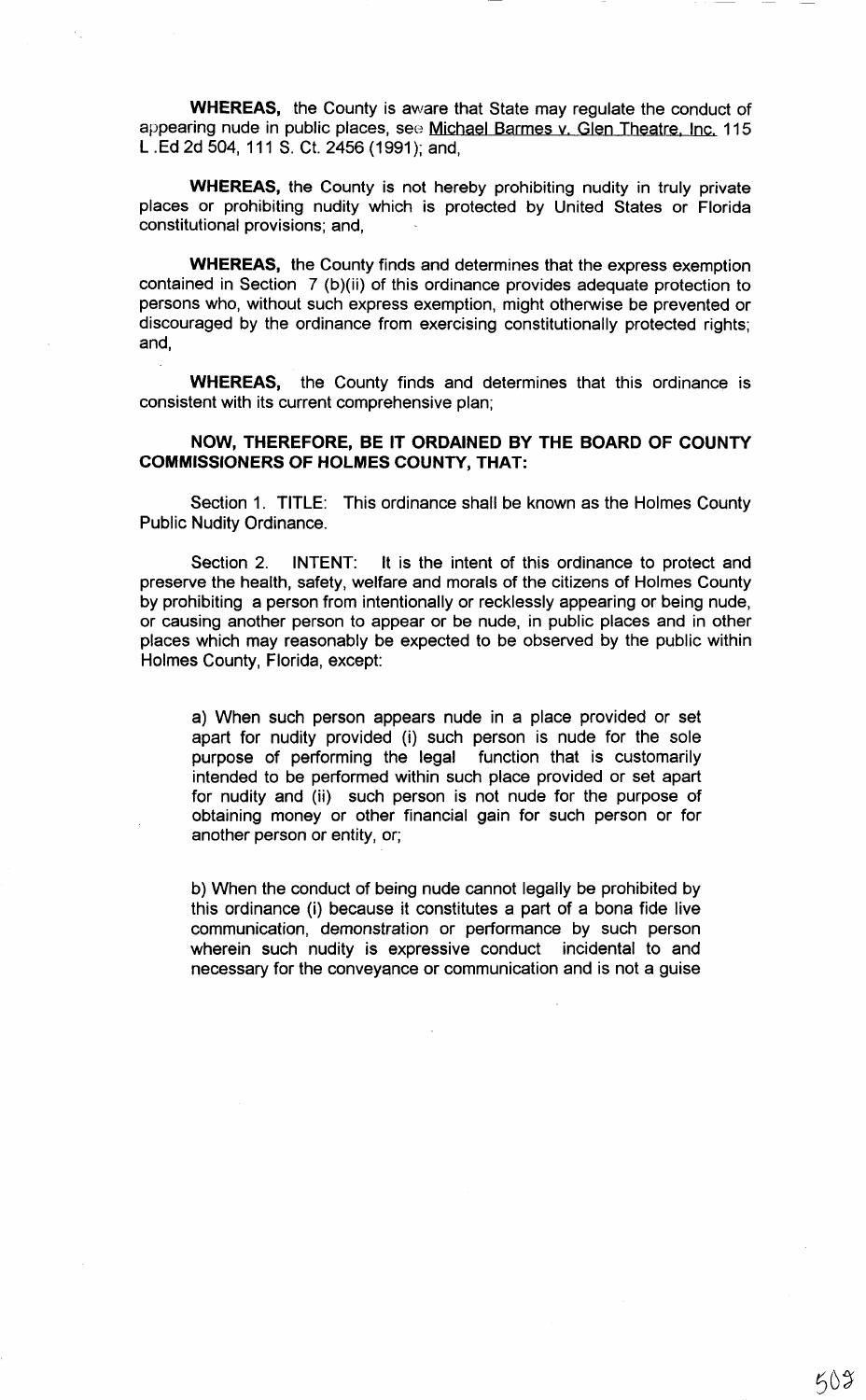or pretense utilized to exploit nudity for profit or commercial gain (see for instance Board of County Commissioners vs. Dexterhouse, 348 So. 2d 916 (Fla. 2nd DCA 1977) and as such is protected by the United States or Florida Constitution or (ii) because it is otherwise protected by the United States or Florida Constitution.

5o3

It is the County's further intention to accomplish those intents and purposes expressed by the County in the "Whereas" provisions of this ordinance, each of which are incorporated by reference into this Section 2.

Section 3. DEFINITIONS: Capitalized terms, when used in this ordinance, shall have the following meanings:

a. Alcoholic Beverages: All distilled spirits and all beverages containing one-half of 1 percent or more alcohol by volume. The percentage of alcohol by volume shall be determined by measuring the volume of the standard ethyl alcohol in the beverage and comparing it with the volume of the remainder of the ingredients as though said remainder ingredients were distilled water.

b. Breast: A portion of the human female mammary gland (commonly referred to as the female breast) including the nipple and areola (the darker colored area of the breast surrounding the nipple) and an outside area of such gland wherein such outside area is (i) reasonably compact and contiguous to the areola.

c. Buttock: (For a short general description see the last sentence of this subsection.) The area at the rear of the human body (sometimes referred to as the gluteus maximus) which lies between two imaginary straight lines running parallel to the ground when a person is standing, the first or top such line being % inch below the top of the vertical cleavage of the nates (i.e., the prominence formed by the muscles running from the back of the hip to the back of the leg) and the second or bottom such line being % inch above the lowest point of the curvature of the fleshy protuberance (sometimes referred to as the gluteal fold), and between two imaginary straight lines, one on each side of the body (the "outside lines"), which outside lines are perpendicular to the ground and to the horizontal lines described above and which perpendicular outside lines pass through the outermost points at which each nate meets the outer side of each leg. Notwithstanding the above, buttocks shall not include the leg, the hamstring muscle below the gluteal fold, the tensor fasciae latae muscle or any of the above-described portion of the human body that is between either (i) the left inside perpendicular line and the left outside perpendicular line or (ii) the right inside perpendicular line and the right outside perpendicular line. For the purpose of the previous sentence the left inside perpendicular line shall be an imaginary straight line on the left side of the anus (i) that is perpendicular to the ground and to the horizontal lines described above and (ii) that is 1/3 of the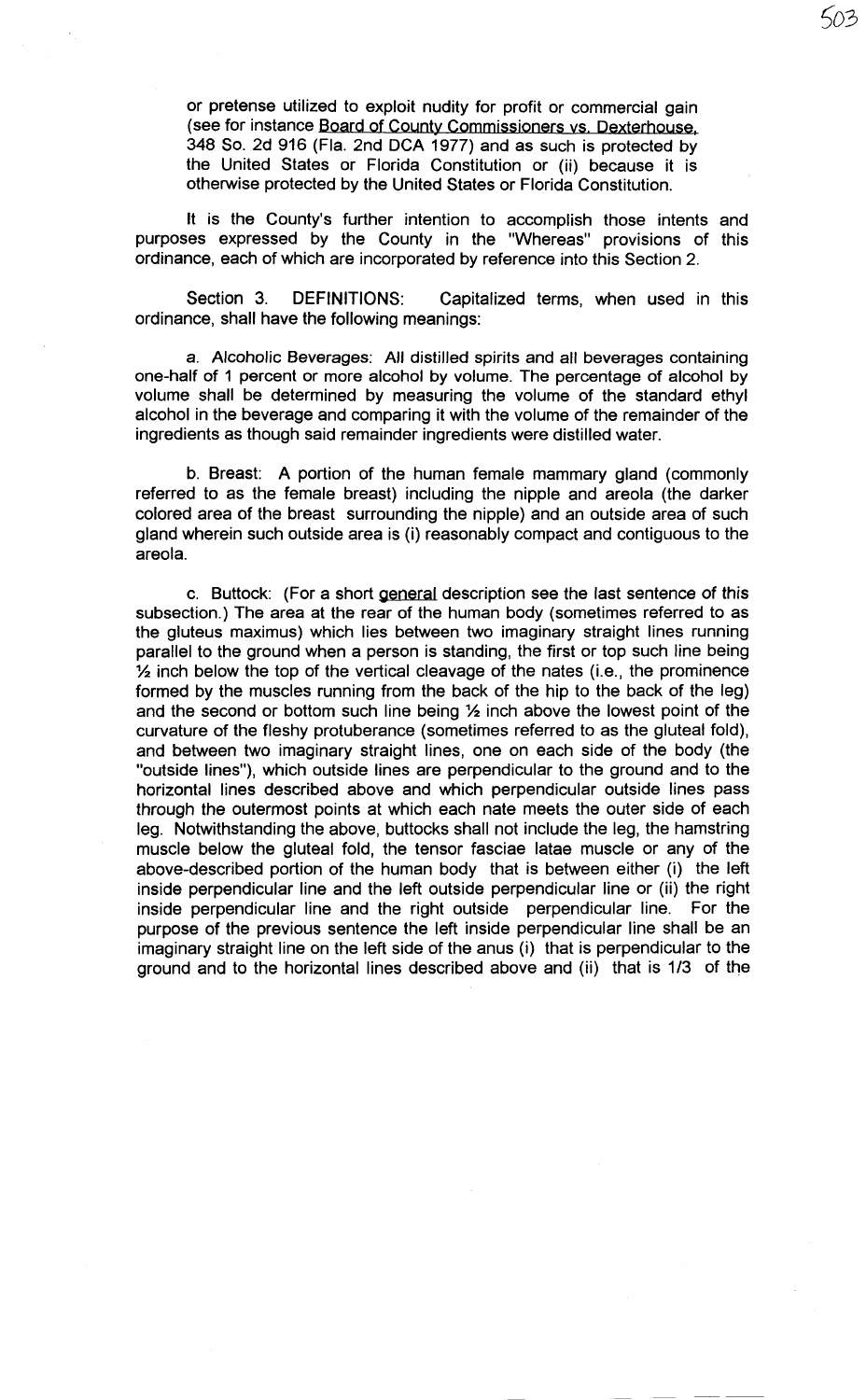distance from the anus to the left outside line, and the right inside perpendicular line shall be an imaginary straight line on the right side of the anus (i) that is perpendicular to the ground and to the horizontal lines described above and (ii) that is 1/3 of the distance from the anus to the right outside line. (The above description can generally be described as covering 1/3 of the buttocks centered over the cleavage for the length of the cleavage.)

d. Entity: Any proprietorship, partnership, corporation, association, business trust, joint venture, joint-stock company or other for profit and/or not for profit organization.

e. Establishment Dealing In Alcoholic Beverages: Any business, commercial or other establishment (whether for profit or not for profit and whether open to the public at large or where entrance is limited by cover charge or membership requirement) including those licensed by the State for sale and/or service of alcoholic beverages, and any bottle club; hotel; motel; restaurant; night club; country club; cabaret; meeting facility utilized by any religious, social , fraternal or similar organization; business, commercial or other establishment where a product or article is sold, dispensed, served or provided with the knowledge, actual or implied, that the same will be, or is intended to be mixed, combined with or drunk in connection or combination with an alcoholic beverage on the premises or curtilage or said business commercial or other establishment; or business, commercial, or other establishment where the consumption of alcoholic beverages is permitted. Premises, or portions thereof such as hotel rooms, used solely as a private residents, whether permanent or temporary in nature, shall not be deemed to be an establishment dealing in alcoholic beverages.

f. Nude: Any person insufficiency clothed in any manner so that any of the following body parts are not entirely covered with a fully opaque covering:

( 1 ) The male or female genitals, or

(2) The male or female pubic area, or

(3) Any portion of the female breast below the top of the areola, or any simulation thereof,

(4) The buttocks. Attire which is insufficient to comply with this requirement includes, but it is no limited to, G-strings, T-backs, dental floss and thongs.

g. Person: Any live human being age ten years of age or older.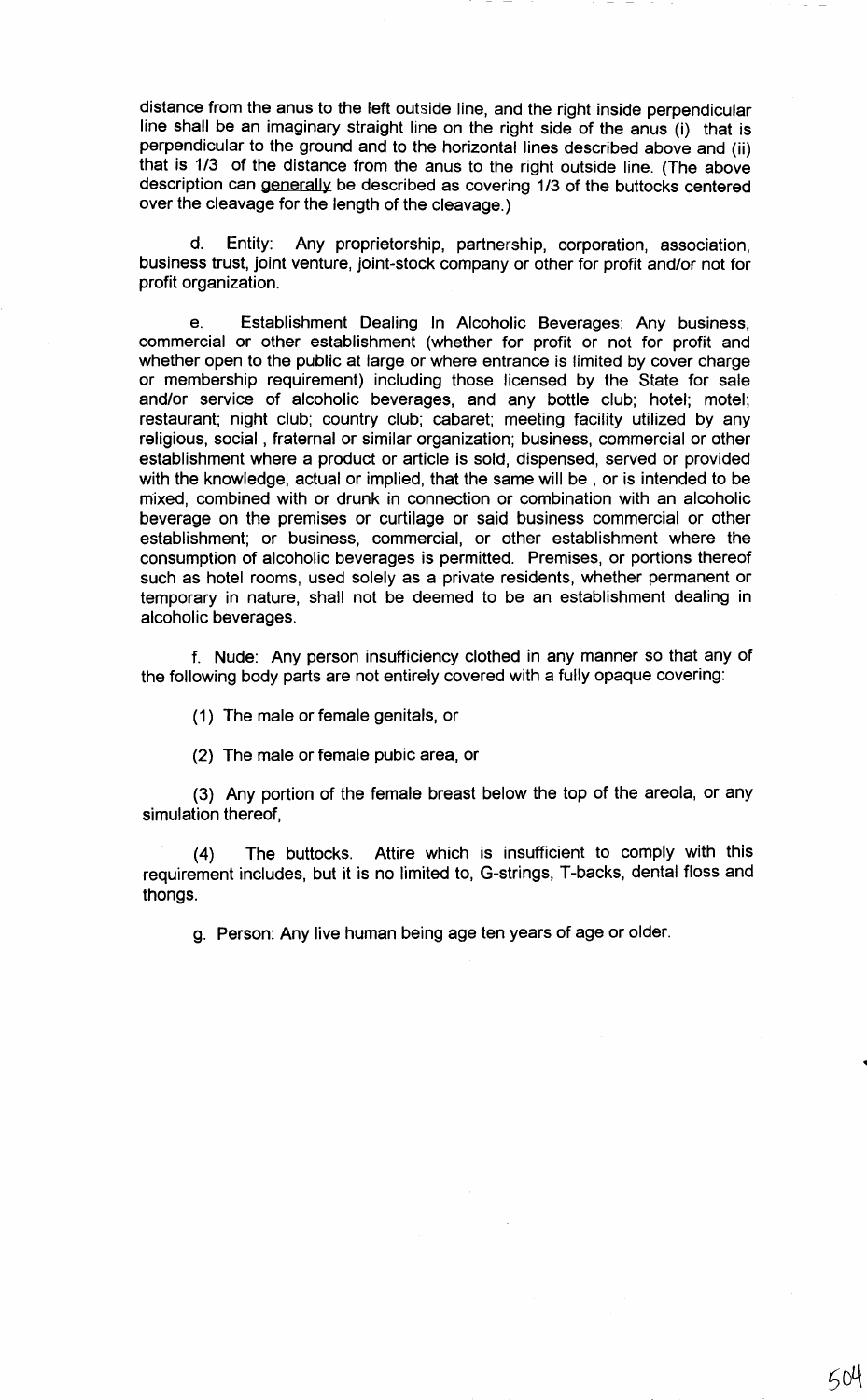h. Places Provided or Set Apart For Nudity: Shall mean enclosed single sex public restrooms, enclosed single sex functional shower locker and/or dressing facilities, enclosed motel rooms and hotel rooms designed and intended for sleeping accomodations, doctor's office, portions of hospitals, and similar places in which nudity or exposure is necessarily and customarily expected outside of the home and the sphere of privacy constitutionally protected therein. This terms shall not be deemed to include places where a person's conduct of being nude is used for his or her profit or where being nude is used for the promotion of business or is otherwise commercially exploited.

505

i. Public Place: Any location frequented by the public, or where the public is present or likely to be present, or where a person may reasonably be expected to be observed by members of the public. Public places include, but are not limited to, streets, sidewalks, parks, beaches, business and commercial establishments (whether for profit or not for profit and whether open to the public at large or where entrance is limited by a cover charge or membership requirement), bottle clubs, hotels, motels, restaurants, night clubs, country clubs, cabarets, and meeting facilities utilized by any religious, social, fraternal or similar organization. Premises, or portions thereof such as hotel room, used solely as a private residence, whether permanent or temporary in nature shall not be deemed a public place.

Section 4: LEGISLATIVE FINDINGS: In addition and supplemental to the findings and determinations contained in the "Whereas" provisions of this ordinance which are incorporated by reference into this Section 4, it is hereby found by the County acting in its legislative capacity for the purpose of regulating the conduct of appearing nude in public places and for the purpose of regulating nudity and other conduct in establishments dealing in alcoholic beverages, that considering what has happened in other communities the acts prohibited in Section 5 hereinbelow encourage or create the potential for the conduct of prostitution,attempted rape, rape, and assault in and around establishments dealing in alcoholic beverages; that actual and simulated nudity and sexual conduct, coupled with the consumption of alcoholic beverages in public places, begets and has the potential for begetting undesirable and unlawful behaviour; that sexual, lewd, lascivious, and salacious conduct among patrons and employees within establishments dealing in alcohol beverages results in violation of law and creates dangers to the health, safety, morals and welfare of the public and those who engage in such conduct; and, it is the intent of Section 5 of this ordinance to specifically prohibit nudity, gross sexuality and the simulation thereof in establishments dealing in alcoholic beverages.

Section 5. NUDITY, SEXUAL CONDUCT PROHIBITED IN ESTABLISHMENTS DEALING IN ALCOHOLIC BEVERAGES. The following prohibitions and criteria shall apply within existing and/or newly created establishments dealing in alcoholic beverages and the curtilages thereof: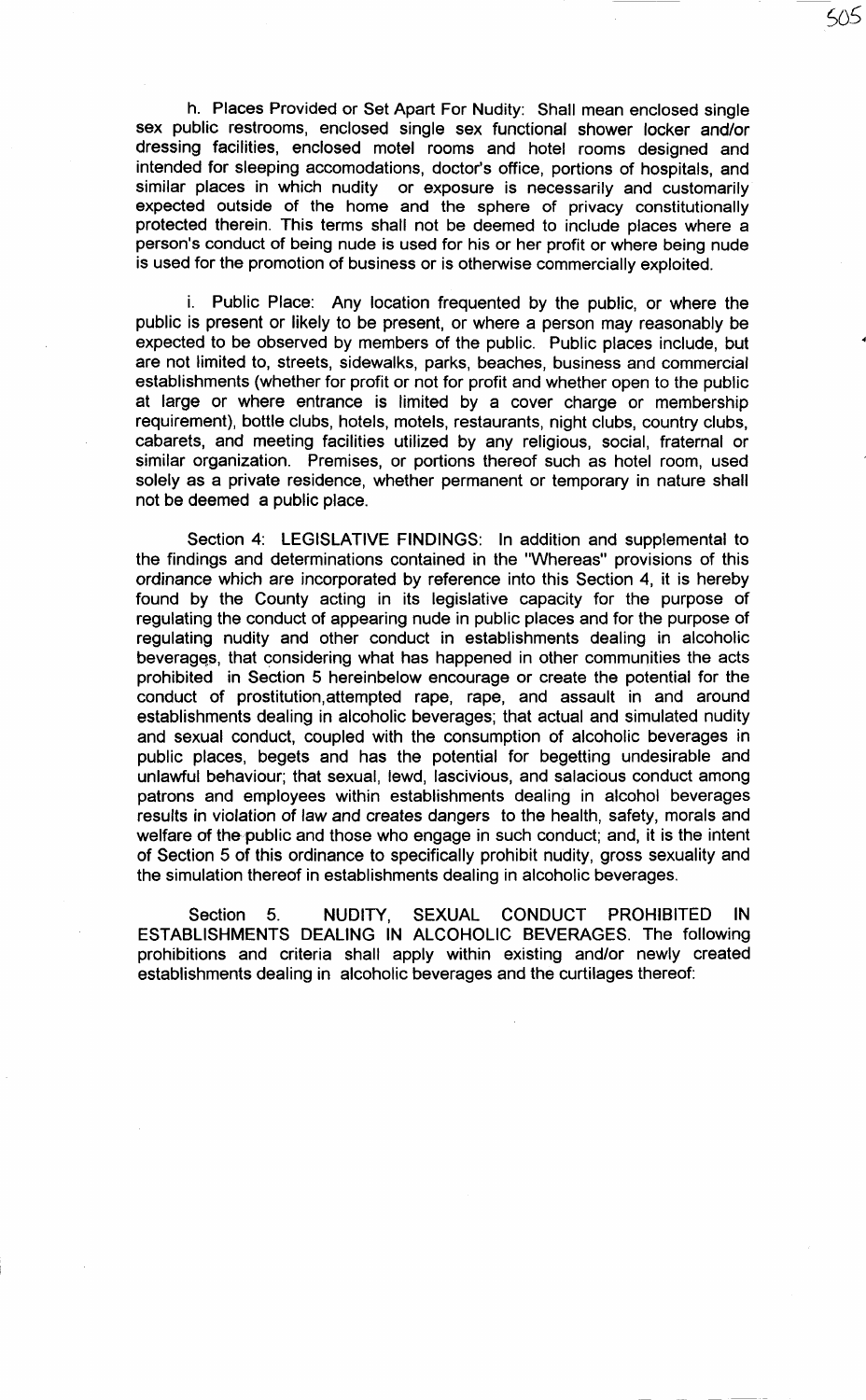a. No person shall knowingly, intentionally or recklessly appear, or cause another person to appear, nude or expose to view his or her genitals, pubic area, vulva or buttocks or any simulation thereof.

b. No female person shall knowingly, intentionally or recklessly expose, or cause another female person to expose her breasts or any simulation thereof to public view;

c. No person or entity maintaining, owning or operating an establishment dealing in alcoholic beverages shall encourage, allow or permit any person to appear nude or to expose to public view his or her genitals, pubic area, vulva, anus, or any portion of the buttocks or simulation thereof. This section shall be violated if any portion of the buttocks is visible from any vantage point.

d. No person or entity maintaining, owning or operating an establishment dealing in alcoholic beverages shall encourage, allow or permit any female person to expose her breasts or any simulation thereof to public view;

e. No person shall engage in and no person or entity maintaining, owning or operating an establishment dealing in alcoholic beverages shall encourage, allow or permit any sexual intercourse, masturbation, sodomy, bestiality, oral copulation, flagellation, lap dancing, straddle dancing, any sexual act which is prohibited by law, touching, caressing or fondling of the breasts, buttocks, anus, or genitals, or the simulation thereof.

f. The prohibitions of this Section 5 shall not apply when a person appears nude in a place provided or set apart for nudity provided (i) such person is nude for the sole purpose of performing the legal functions that is customarily intended to be performed within such place provided or set apart for nudity and (ii)such person is not nude for the purpose of obtaining money or other financial gain for such person or for another person or entity (iii) notwithstanding any other provision of this ordinance, a mother may breast feed her baby in any location, public or private, where the mother is otherwise authorized to be, irrespective of whether the nipple of the mother's breast is uncovered during or incidental to the breast feeding.

g. This section 5 shall not be deemed to address photographs, movies, video presentations, or other non live performance.

Section 6. NUDITY PROHIBITED IN PUBLIC PLACES: It shall be unlawful for any person to knowingly,intentionally, or recklessly appear, or cause another person to appear, nude in a public place or in any other place which is readily visible to the public, except as provided in Section 7. It shall also be unlawful for any person or entity maintaining, owning or operating any public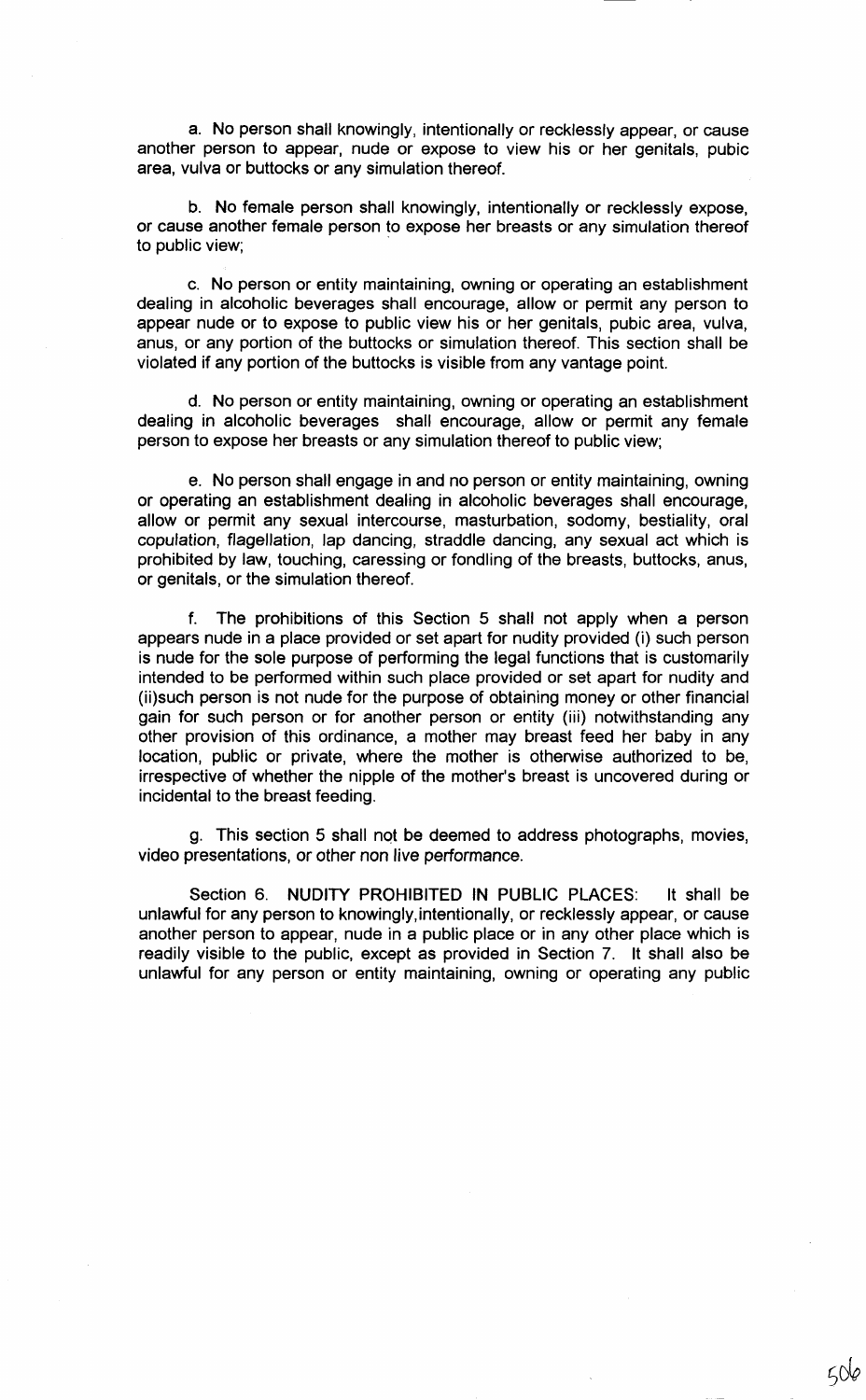place or establishment to encourage, suffer or allow any person to appear nude in such public place, except as provided in Section 7.

50-1

Section 7. EXEMPTIONS: The prohibitions of section 6 of this ordinance shall not apply:

a) When a person appears nude in a place provided or set apart for nudity provided (i) such person is nude for the sole purpose of performing the legal functions that is customarily intended to be performed within such place provided or set apart for nudity and (ii) such person is not nude for the purpose of obtaining money or other financial gain for such person or for another person or entity, or a mother breast feeding a baby , or;

b) When the conduct of being nude cannot legally be prohibited by this ordinance (i) because it constitutes a part of a bona fide live communication, demonstration or performance by a person wherein such nudity is expressive conduct incidental to and necessary for the conveyance or communication of a genuine message or public expression and is not a mere guise or pretense utilized to exploit the conduct of being nude for profit or commercial gain (see for instance Board of County Commissioners vs. Dexterhouse, 348 So. 2d 916 (Fla. 2nd DCA 1977) and as such is protected by the United States or Florida Constitution or (ii) because it is otherwise protected by the United States or Florida Constitution.

Section 8. ENFORCEMENT AND PENALTIES: Any person or entity violating any of the provisions of this ordinance shall be prosecuted in the same manner as· misdemeanors are prosecuted. Such violations shall be prosecuted in the name of the State of Florida in a court having jurisdiction of misdemeanors by the prosecuting attorney thereof and, upon conviction shall be punished by a fine not to exceed \$500 or by imprisonment in the County Jail not to exceed 60 days or by both such find and imprisonment. Each incident or separate occurrence of an act that violates this ordinance shall be deemed a separate offense.

Section 9. INJUNCTIVE RELIEF: In addition to the procedures provided herein, establishments dealing in alcoholic beverages that are not in conformity with these requirements shall be subject to appropriate civil action in the court of appropriate jurisdiction for abatement.